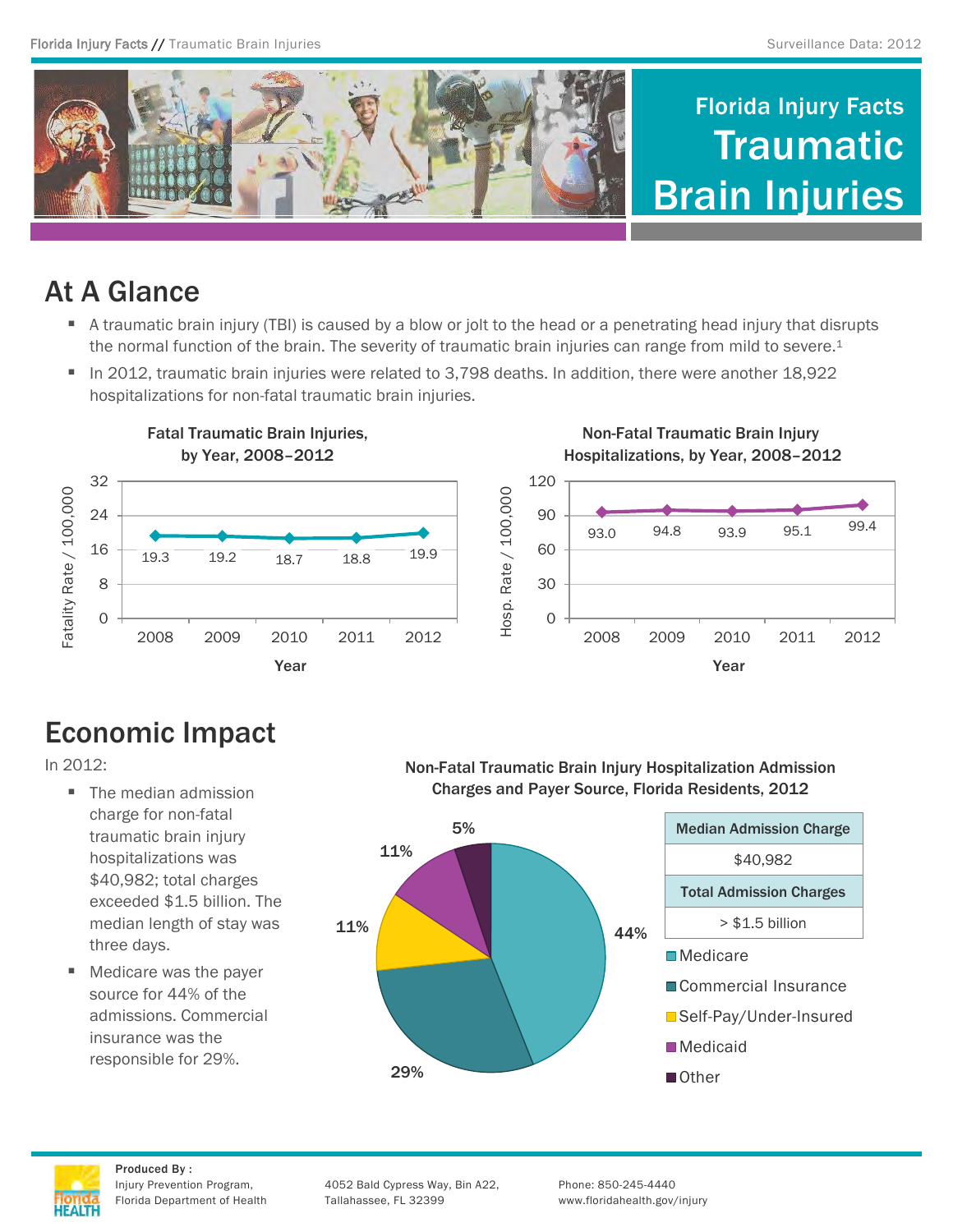### Who Is Injured?

- Residents ages 55 years and older had the highest rates of fatal traumatic brain injuries followed by 45-54 year olds.
- Residents under the age of 1, ages 15–24, and 65 years and older had the highest hospitalization rates for non-fatal traumatic brain injuries.
- Males of nearly every age group had the higher rates of fatal traumatic brain injuries and non-fatal hospitalizations than their female counterparts.



- Males accounted for 73% of traumatic brain injury deaths and 60% of non-fatal hospitalizations. Females accounted for only 27% of deaths and 40% of hospitalizations.
- White residents accounted for 81% of traumatic brain injury deaths and non-fatal hospitalizations combined. Black residents accounted for 11% and Other Non-White residents accounted for 8%.

|                                   | <b>Female</b> | <b>Male</b> | White  | <b>Black</b> | <b>Other</b><br>Non-White | <b>Both Sexes,</b><br><b>All Races</b> |
|-----------------------------------|---------------|-------------|--------|--------------|---------------------------|----------------------------------------|
| <b>Deaths</b>                     | 1,019         | 2,779       | 3,289  | 409          | 100                       | 3,798                                  |
| <b>Non-Fatal Hospitalizations</b> | 7,609         | 11,313      | 15,073 | 1,982        | 1,627                     | 18,922                                 |

#### Fatal Traumatic Brain Injuries and Non-Fatal Hospitalizations, by Sex and Race, Florida Residents, 2012

*\*Some records have unknown sex or race; categories may not add up to total.*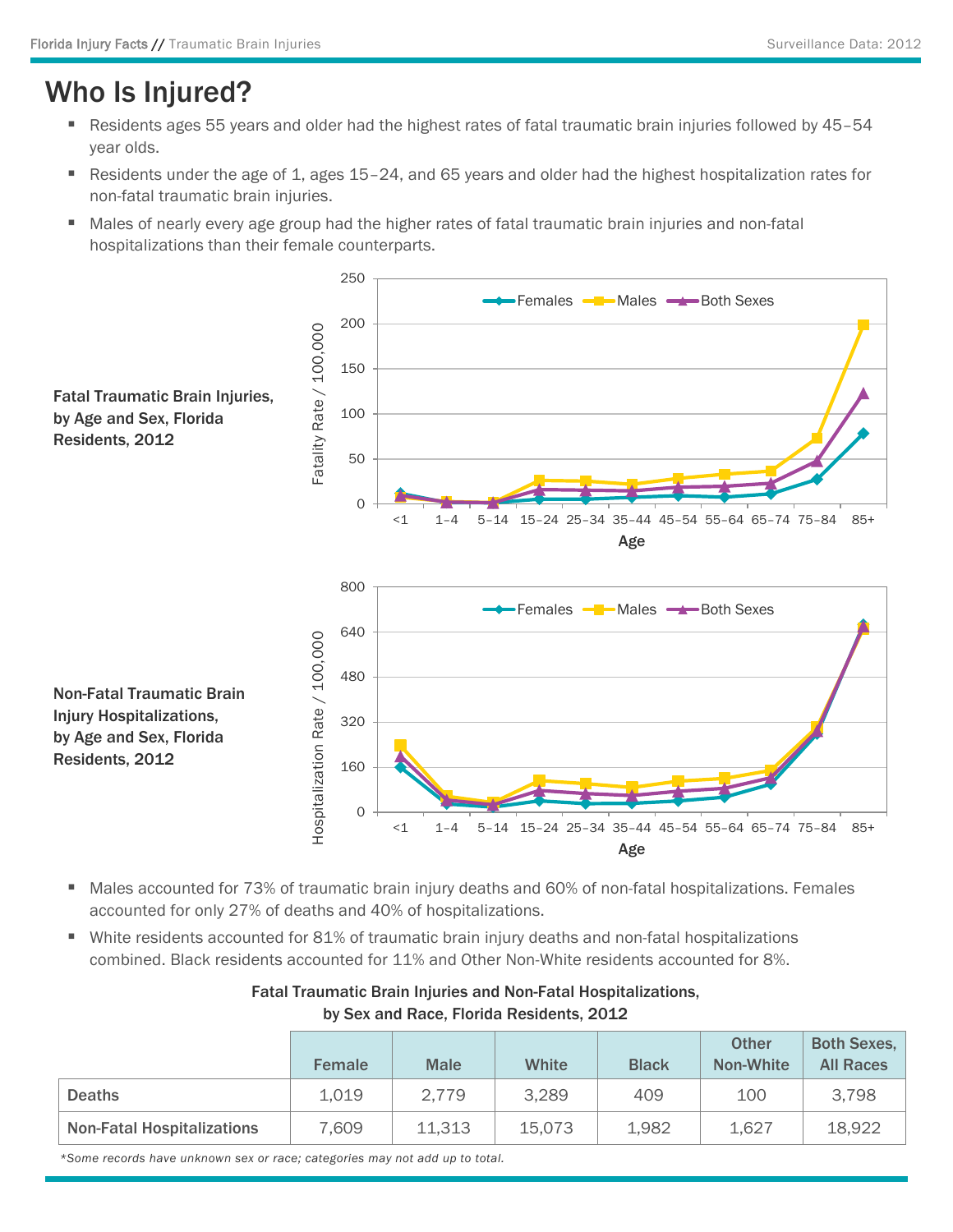In 2012:

- Non-Hispanic residents had higher rates of fatal traumatic brain injuries and non-fatal hospitalizations than Hispanic residents.
- White residents had the highest rate of fatal traumatic brain injuries while Other Non-White residents had the highest rate of hospitalizations.
- Other Non-White residents had the highest rate of non-fatal traumatic brain injury-related hospitalizations followed by White residents and Black residents.



#### Fatal Traumatic Brain Injuries and Non-Fatal Hospitalizations, by Hispanic Ethnicity and Race, Florida Residents, 2012

### Traumatic Brain Injury Causes

In 2012:

- Firearms were the leading mechanism, or cause, of fatal traumatic brain injuries.
- **Falls were the leading cause of non-fatal traumatic brain injury hospitalizations and the second leading** cause of fatal traumatic brain injuries.



#### Non-Fatal Traumatic Brain Injury Hosptializations, by Mechanism, Florida Residents, 2012

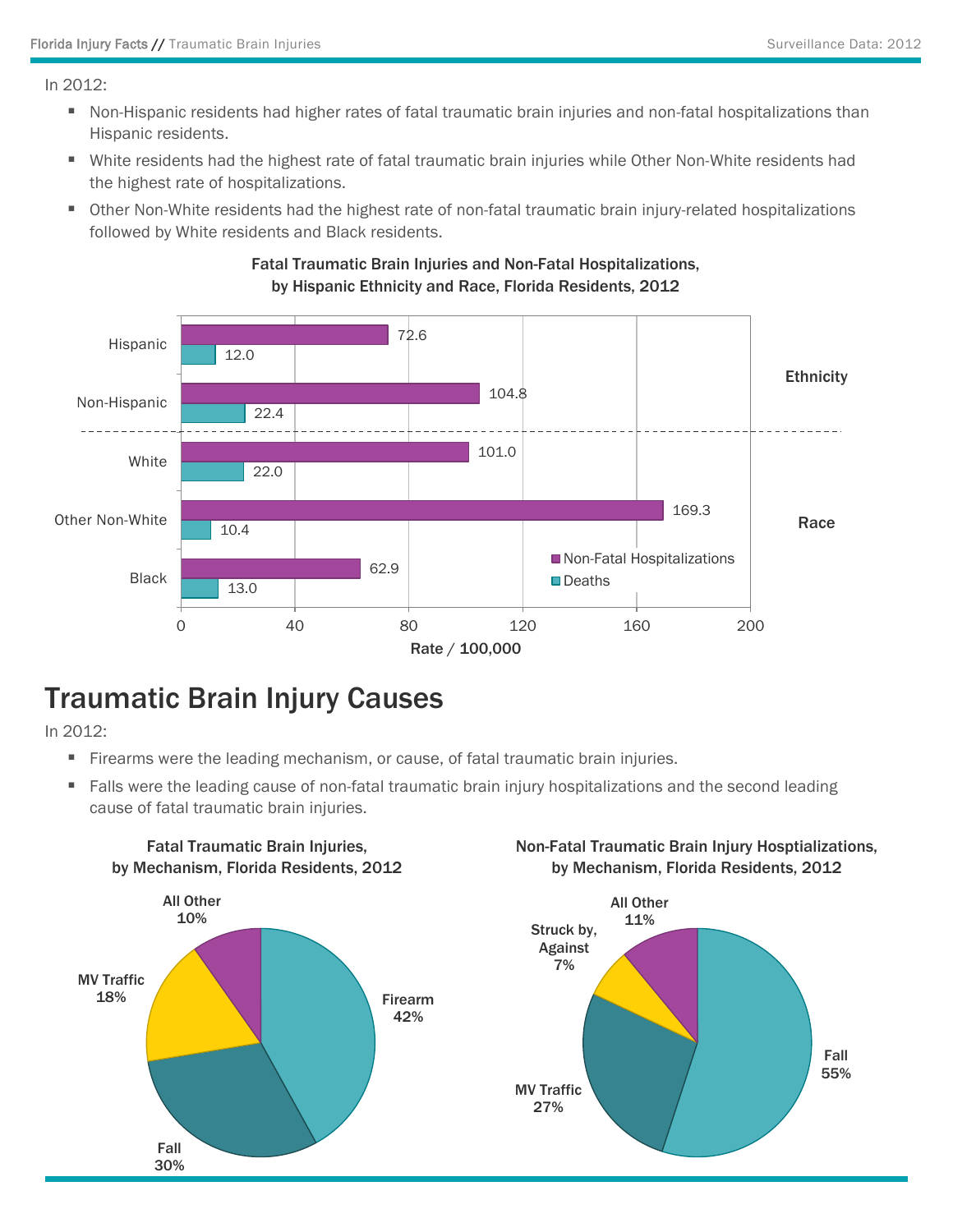# Traumatic Brain Injury Types

In 2012:

- 41% of traumatic brain injury deaths involved an open head wound and 19% involved an intracranial injury.
- 43% of hospitalizations for non-fatal traumatic brain injuries involved an intracranial injury other than a concussion and 17% involved a concussion.



\*A single death may involve more than one TBI type.

\*A single hospitalization may involve more than one TBI type.

### Information And Prevention Resources

- **Brain Injury Association of America & Florida: [www.biausa.org](http://www.biausa.org/) and [www.biaf.org](http://www.biaf.org/)**
- Department of Health, Brain and Spinal Cord Injury Program: [www.floridahealth.gov/diseases-and](http://www.floridahealth.gov/diseases-and-conditions/brain-and-spinal-cord-injuries/index.html)conditions/brain-and-spinal-cord-injuries/index.html

#### References

<sup>1</sup> The Centers for Disease Control and Prevention, National Center for Injury Prevention and Control, http://www.cdc.gov/TraumaticBrainInjury/index.html

#### Data Sources and Case Definitions

TBI Deaths: Florida Department of Health, Office of Vital Statistics, Death Certificates; Immediate and/or Contributing Cause of Deaths ICD-10 S01, S02.0, S02.1, S02.3, S02.7–S02.9, S04.0, S06, S07, S09.7-S09.9, T01.0, T02.0, T04.0, T06.0, T90.1, T90.2, T90.4, T90.5, T90.8, T90.9

Non-Fatal TBI Hospitalizations: Agency for Health Care Administration, Hospital Discharge Data; Records with Injury Principal Diagnosis and TBI Diagnosis ICD-9 CM 800–801, 803–804, 850, 851–854.19, 950.1–950.3, 959.01, 995.55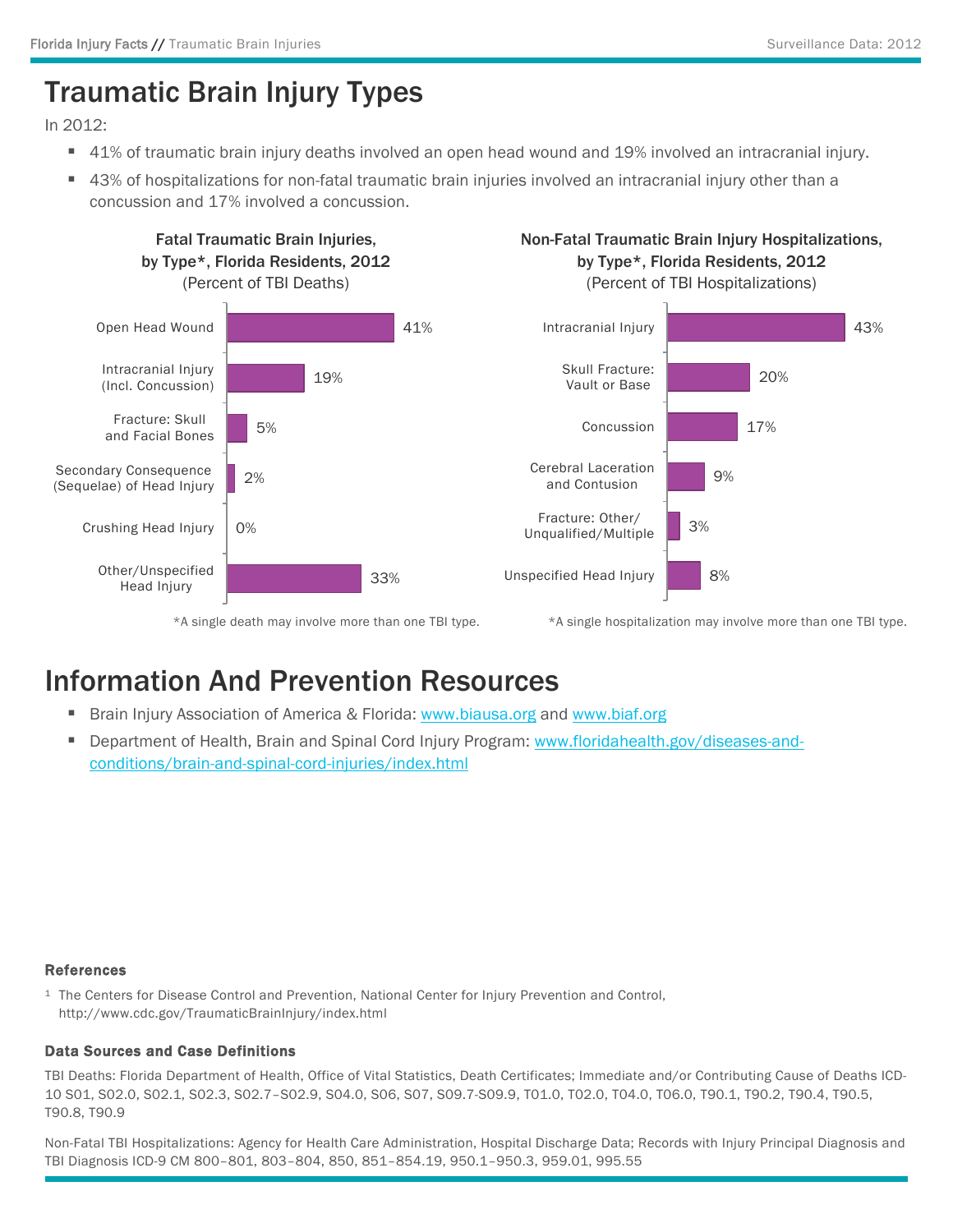### County By County Comparison: Non-Rural Counties

Traumatic Brain Injury Deaths and Non-Fatal Hospitalizations, Florida Residents of Non-Rural Counties, 2012